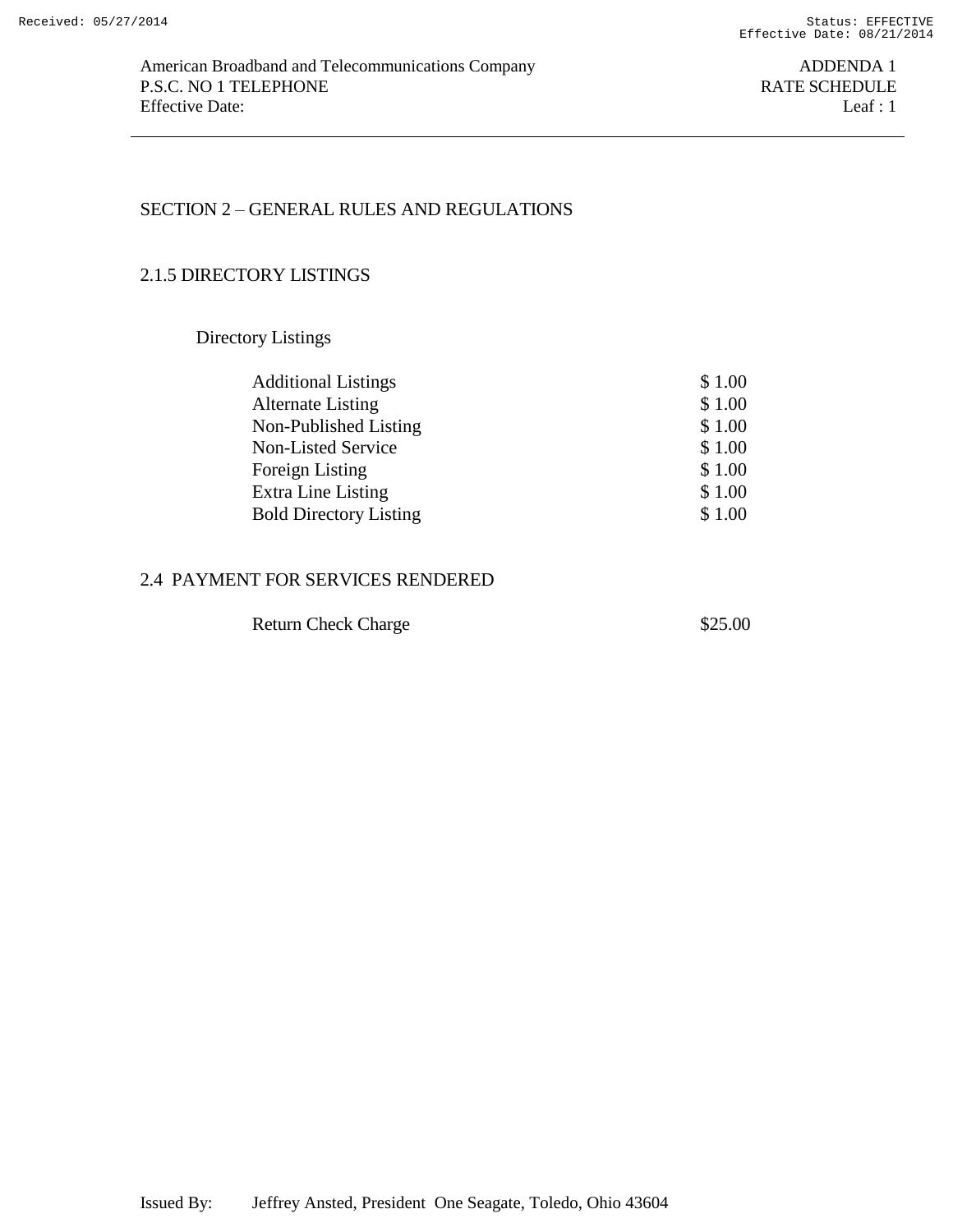#### SECTION 3 - CONNECTION CHARGES

| 3.2 | <b>RESTORAL CHARGE</b>                                     |         |
|-----|------------------------------------------------------------|---------|
|     | <b>Restoral Charge</b>                                     | \$35.00 |
|     | Secondary Service Ordering Charge,<br>Per Customer request | \$19.95 |
| 3.3 | <b>MOVES, ADDS, CHANGES</b>                                |         |
|     | Moves, Adds and Changes Charge                             | \$35.00 |
| 3.4 | <b>CHARGES ASSOCIATED WITH PREMISES VISIT</b>              |         |
|     | Premises Visit Charge (Hourly Charge)                      | \$40.00 |
|     | <b>Installation Charge</b>                                 | \$35.00 |
|     |                                                            |         |

## 3.5 PRIMARY INTEREXCHANGE CARRIER CHANGE CHARGE

| Manual charge            | \$5.50 |
|--------------------------|--------|
| <b>Electronic Charge</b> | \$1.25 |

If a subscriber changes both the InterLATA and IntraLATA Presubscribed Interexchange Carrier at the same time, 50% of the otherwise applicable IntraLATA Presubscription Change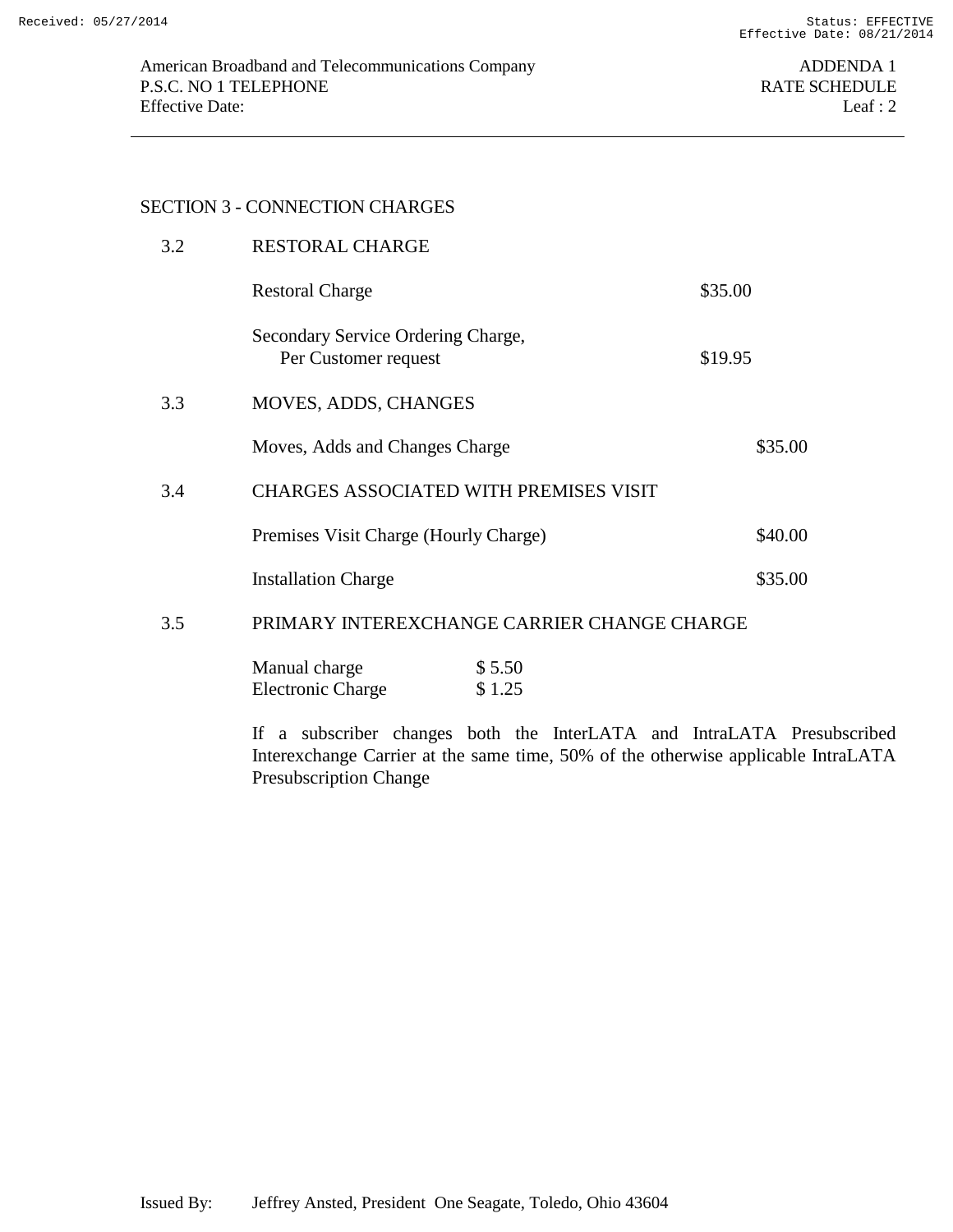#### SECTION 4 – INTRALATA TOLL USAGE AND MILEAGE CHARGES

#### 4.1 CALL CHARGES

# **1+ Intrastate Long Distance Service** Per minute rate:  $$0.10$ **Toll Free, Intrastate Long Distance Service** Per minute rate:  $$0.10$ Monthly Recurring Fee Per Number: Standard Toll Free Number: \$2.00 Toll Free Number w/ Enhanced Routing Features: \$7.00 Toll Free Directory Assistance: Non-Recurring Fee: \$15.00 Monthly Recurring Fee: \$15.00 **Per Call Service Charges**

| Per minute rate:    | \$0.22 |
|---------------------|--------|
| Payphone surcharge: | \$0.30 |
| Operator surcharge: | \$0.75 |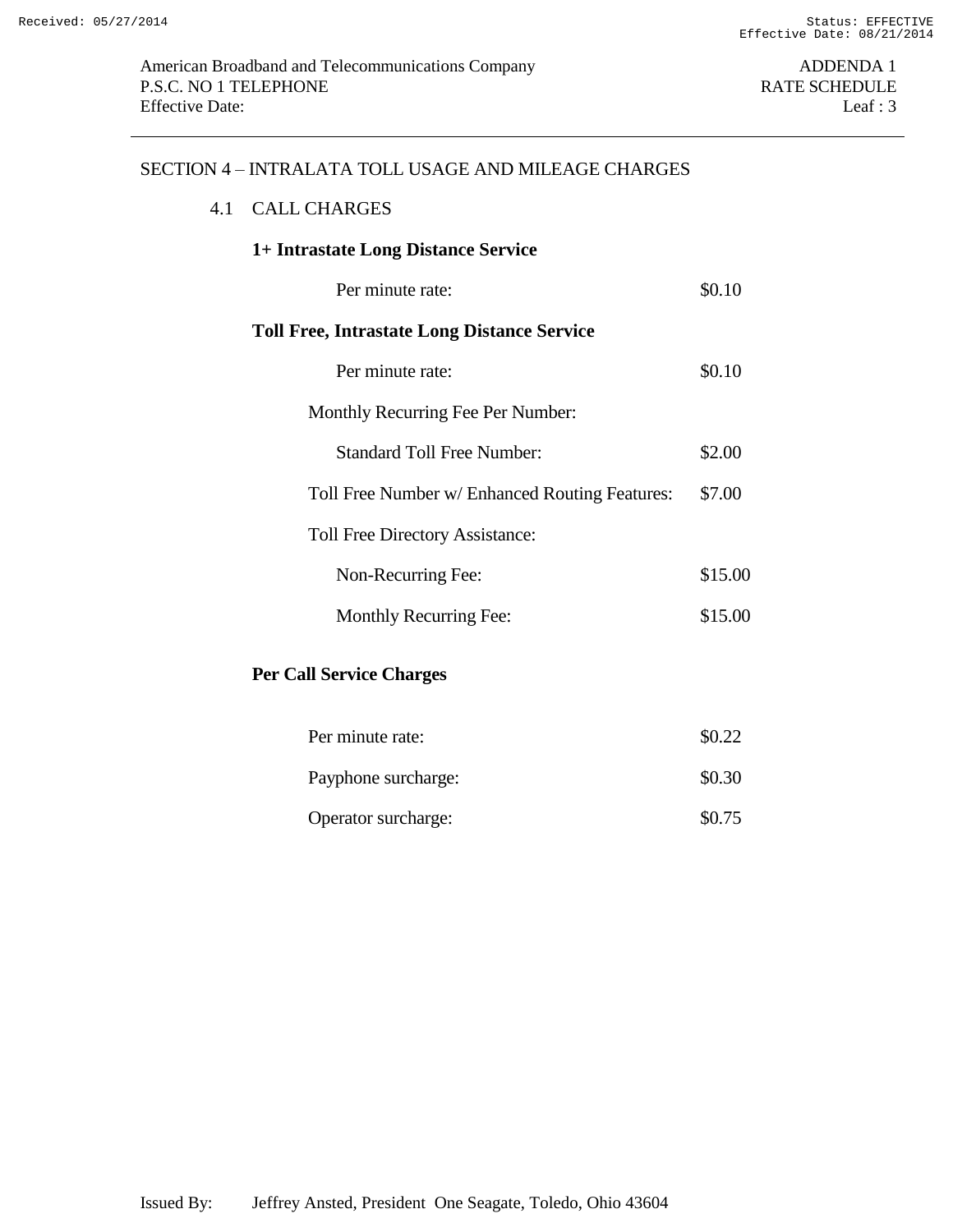#### SECTION 5 –SUPPLEMENTAL SERVICES

## 5.1 CUSTOM CALLING SERVICE (cont'd)

| Three-Way Calling                            | \$3.00  |
|----------------------------------------------|---------|
| Three-Way Calling - per activation           | \$0.75  |
| Three-Way Calling Per Activation Monthly Cap | \$7.50  |
| <b>Call Forwarding Variable</b>              | \$3.00  |
| <b>Call Forwarding Busy</b>                  | \$3.00  |
| Call Forwarding Busy Line Don't Answer       | \$3.00  |
| Call Forwarding Don't Answer                 | \$3.00  |
| Call Waiting/Cancel Call Waiting             | \$3.00  |
| Distinctive Ringing                          | \$3.00  |
| <b>Multiline Hunting</b>                     | \$10.00 |
| Speed Dialing - 8 Numbers                    | \$3.00  |
| Speed Dialing - 30 Numbers                   | \$3.00  |
| Repeat Dialing - per activation              | \$0.65  |
| Repeat Dialing Per Activation Monthly Cap    | \$6.50  |
| Calling Party Number Blocking (per call)     | \$ 0.00 |
| Calling Party Number Blocking (per line)     | \$3.00  |
| Anonymous Call Rejection                     | \$3.00  |
| Auto Call Back/Auto Redial                   | \$3.00  |
| Call Return - per activation                 | \$0.65  |
| Call Return Per Activation Monthly Cap       | \$6.50  |
| Call Trace - per call                        | \$2.70  |
| Call Trace Prep Charge                       | \$5.00  |
| Call Screening                               | \$7.20  |
| <b>Selective Call Screening</b>              | \$4.68  |
| <b>Remote Call Forwarding</b>                | \$16.61 |

## **5.3 Busy Verification and Interrupt Service**

| <b>Busy Line Verification</b> | \$1.00  |
|-------------------------------|---------|
| Busy Line Interrupt           | \$ 2.00 |

## **5.4 Directory Assistance**

| Direct-Dial - Local DA               | \$ 0.45 |
|--------------------------------------|---------|
| Direct-Dial - National DA            | \$1.00  |
| Operator Dial - Local DA             | \$ 0.45 |
| Directory Assistance Call Completion | \$0.35  |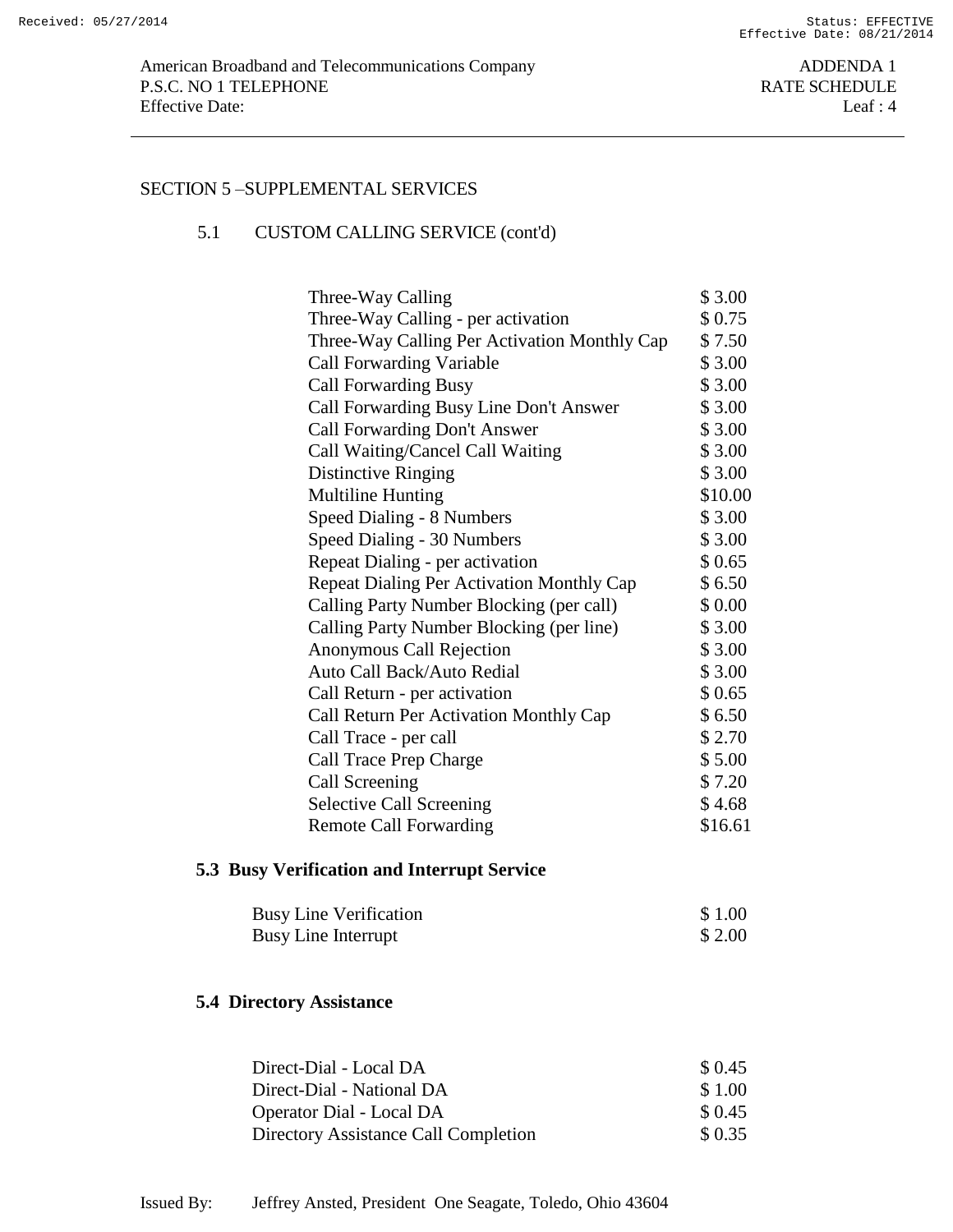## SECTION 5 –SUPPLEMENTAL SERVICES (CONT.)

## **5.5 Local Operator Services**

| Station-to-Station | \$1.00 |
|--------------------|--------|
| Person-to-Person   | \$2.50 |

### **5.6 Blocking Services**

| 900 and 700 Blocking (Business up to 200 lines)           | \$5.00  |
|-----------------------------------------------------------|---------|
| 900, 971, 974 and 700 Blocking (Business up to 200 lines) | \$5.00  |
| 3rd Number Billed and Collect Call Restriction            |         |
| (Business up to 200 lines)                                | \$10.00 |
| Toll Restriction (Business up to 200 lines)               | \$10.00 |
| Toll Restriction Plus (Business up to 200 lines)          | \$10.00 |
| Direct Inward Dialing (DID) Blocking                      |         |
| (3rd Party and Collect Call)                              |         |
| <b>Initial Activation</b>                                 | \$25.00 |
| Subsequent Activation (per line)                          | \$10.00 |
|                                                           |         |
|                                                           |         |

| Toll Restriction Service, One time set up fee | \$3.50 |
|-----------------------------------------------|--------|
|-----------------------------------------------|--------|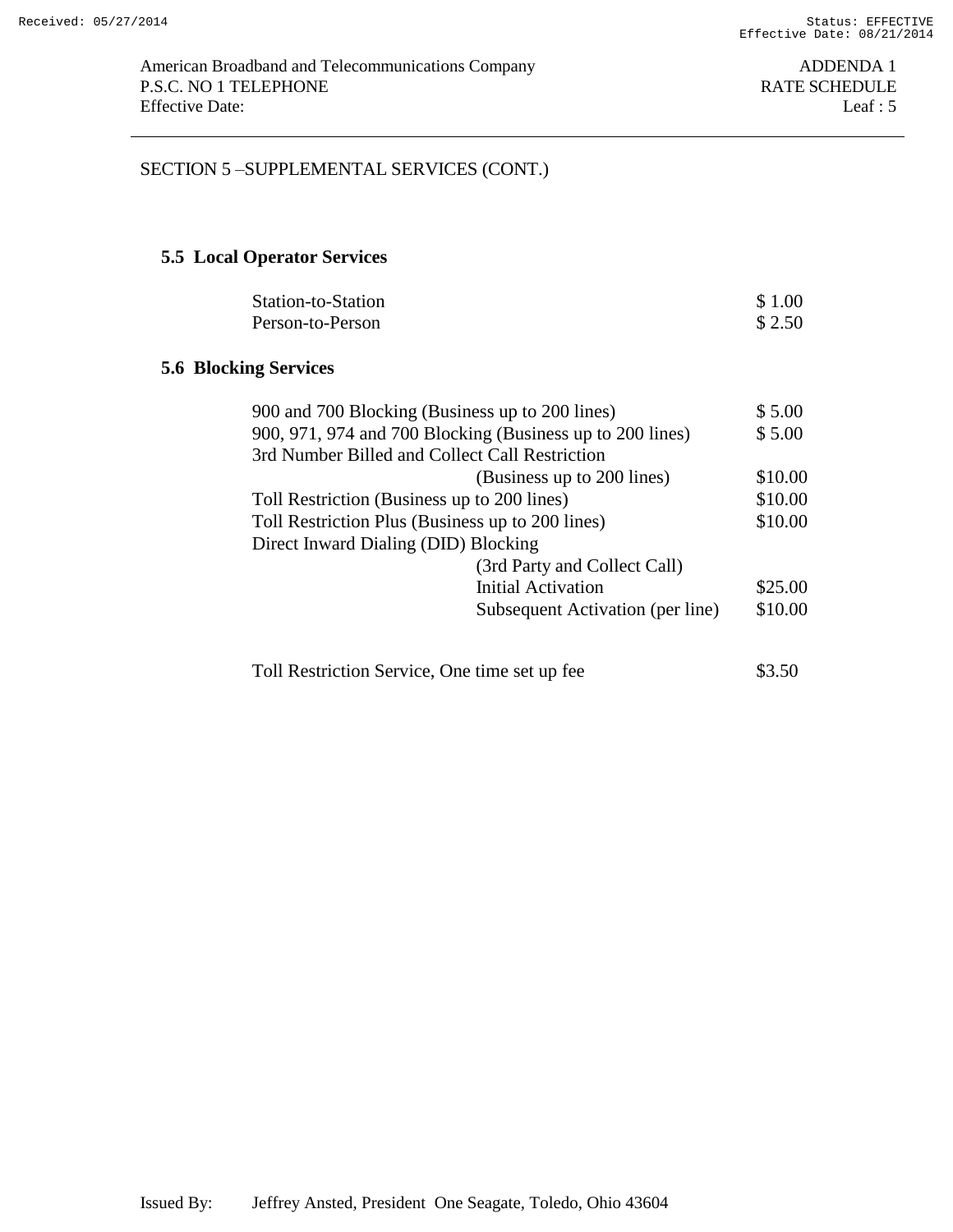### SECTION 6 – RESIDENTIAL NETWORK SWITCHED SERVICE

6.2 Basic Local Exchange Service

#### Residential Services

| American Essential - Local Calling Service | \$25.95 |
|--------------------------------------------|---------|
| <b>American Family Package</b>             | \$35.95 |
| American Freedom Package                   | \$40.95 |
| <b>American Unlimited Package</b>          | \$50.95 |